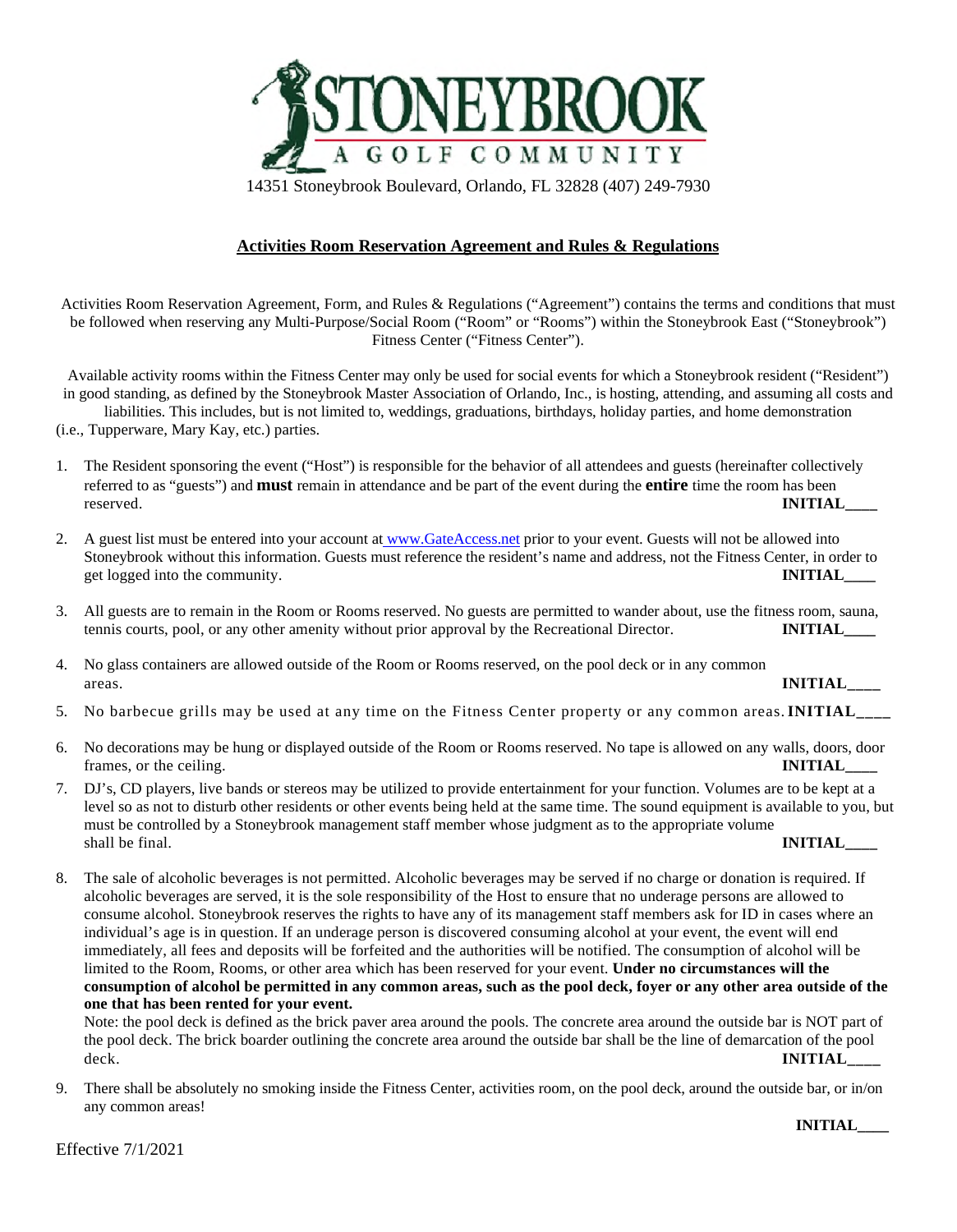10. The Room or Rooms reserved must be left in a clean and orderly condition as determined at the sole discretion of Stoneybrook management staff. Any furniture which may have been moved must be returned to its original position. If the Room reserved includes the kitchen or the outside bar, it must be left clean. Any and all debris or spillage must be wiped from all tables, the floor, etc. The floor must be swept and entry door mats vacuumed (a broom and vacuum are in the storage closet). Any tape on windows or glass doors must be removed including residue if any. No tape is permitted on any walls doors, door frames, or the ceiling at any time.

- 11. All trash must be removed from the Room or Rooms reserved as well as the surrounding areas, including the bathrooms and parking lot. Trash should be placed in plastic bags and must be disposed of in the dumpster located in the parking lot at the left side of the Fitness Center. **INITIAL**
- 12. It is the Host's responsibility to turn off the lights in the Room or Rooms when the event is over. **INITIAL\_\_\_\_**
- 13. The hours for use are from 9:00 a.m. until 10:00 p.m. Mon-Sat, and 11:00 a.m. until 9:00 p.m. Sun. Parties may run until 12:00 a.m. but will be charged an additional fee of \$45.00 for each additional hour after 10:00 p.m. (9:00 p.m. Sundays). **Set-up and Clean-up is included within the time booked.**
- 14. In order to secure a party in our reservation system, the resident must provide completed paperwork, payment and deposit for his/her room rental. The room rental fee will be immediately deposited and the deposit (\$200) would be stored in the safe and returned in full provided the resident meets all terms of this agreement.
- 15. Any violation of this Agreement will result in a forfeiture of your security deposit. However, in the event there is any damage and/or cleaning is required exceeding your \$200.00 security deposit, you will be billed for the additional amount. **An inspection of the Fitness Center and surrounding areas will be made after your event and the determination of the Stoneybrook management staff shall be final as to the condition of the Room, Rooms, or any other Fitness Center area that an attendee may have damaged.**

16. All Stoneybrook Membership Guide provisions shall also apply and shall be incorporated herein by reference. **INITIAL\_\_\_\_**

17. Cancellation Policy **–**

- All payments will be returned if the resident cancels before 30 days.
- A resident may cancel less than 30 days but would forfeit his/her entire room rental fee and the security deposit will be returned.

**INITIAL\_\_\_\_** 

## **INITIAL\_\_\_\_**

**INITIAL\_\_\_\_** 

**INITIAL\_\_\_\_** 

**INITIAL\_\_\_\_**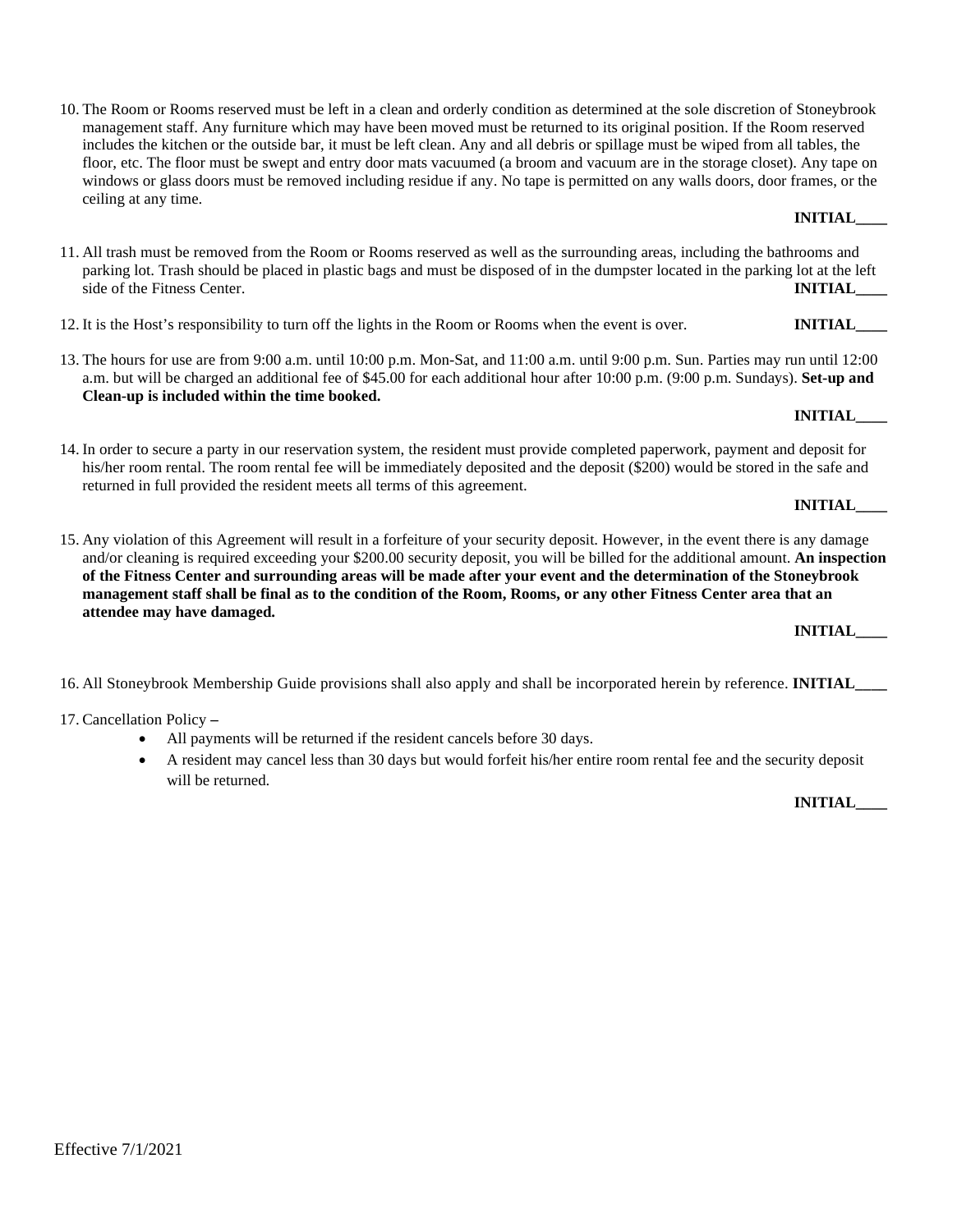# **SECTION I: (To be completed by the Homeowner requesting to use the Room or Rooms)**

| The terms of this agreement agreed to by:                |  |                   |              |                                                                                                       |                                                                                                      |                                                                                                                                                       |
|----------------------------------------------------------|--|-------------------|--------------|-------------------------------------------------------------------------------------------------------|------------------------------------------------------------------------------------------------------|-------------------------------------------------------------------------------------------------------------------------------------------------------|
|                                                          |  |                   | (Signature)  |                                                                                                       |                                                                                                      |                                                                                                                                                       |
|                                                          |  |                   | (Print Name) |                                                                                                       |                                                                                                      |                                                                                                                                                       |
| Address:                                                 |  |                   |              | Phone:                                                                                                |                                                                                                      |                                                                                                                                                       |
|                                                          |  |                   |              | All room fees will be immediately deposited upon receipt.<br>(Checks must be in the Resident's name.) | Failure to adhere to the terms of this Agreement will result in forfeiture of your security deposit. | Attach your checks or cash and give this form to the Recreational Director. All payments and deposits must come from the Resident reserving the room. |
| <b>ROOM REQUESTED</b> (Circle One)                       |  | <b>1-3 HR FEE</b> |              | <b>3-6 HR FEE</b>                                                                                     | <b>6-9 HR FEE</b>                                                                                    | <b>9-12 HR FEE</b>                                                                                                                                    |
| Pinehurst Lanai (Capacity 15)                            |  | \$75              |              | \$90                                                                                                  | \$105                                                                                                | \$125                                                                                                                                                 |
| Pebble Beach (Capacity 50)                               |  | \$105             |              | \$175                                                                                                 | \$225                                                                                                | \$275                                                                                                                                                 |
| Augusta (Capacity 60)                                    |  | \$135             |              | \$205                                                                                                 | \$255                                                                                                | \$305                                                                                                                                                 |
| Pebble Beach & Augusta (Capacity 110)                    |  | \$200             |              | \$275                                                                                                 | \$325                                                                                                | \$425                                                                                                                                                 |
| *After Hours (\$45/Hour)                                 |  |                   |              |                                                                                                       |                                                                                                      |                                                                                                                                                       |
| Market Lights (\$50/Room) Accept ___________             |  |                   |              |                                                                                                       | Decline ____________________ Total for market lights: __________________________                     |                                                                                                                                                       |
| <b>High Top Tables</b><br>(\$8 per table)                |  |                   |              |                                                                                                       |                                                                                                      |                                                                                                                                                       |
| $\Box$ Pool                                              |  |                   |              |                                                                                                       |                                                                                                      |                                                                                                                                                       |
| Total cost of Event:                                     |  |                   |              |                                                                                                       |                                                                                                      |                                                                                                                                                       |
| <b>SECTION II: (To be completed by Management Staff)</b> |  |                   |              |                                                                                                       |                                                                                                      |                                                                                                                                                       |
|                                                          |  |                   |              |                                                                                                       |                                                                                                      |                                                                                                                                                       |
|                                                          |  |                   |              | (Amount Received)                                                                                     |                                                                                                      |                                                                                                                                                       |
| (Include Check Number If Paid by Check)                  |  |                   |              |                                                                                                       |                                                                                                      |                                                                                                                                                       |